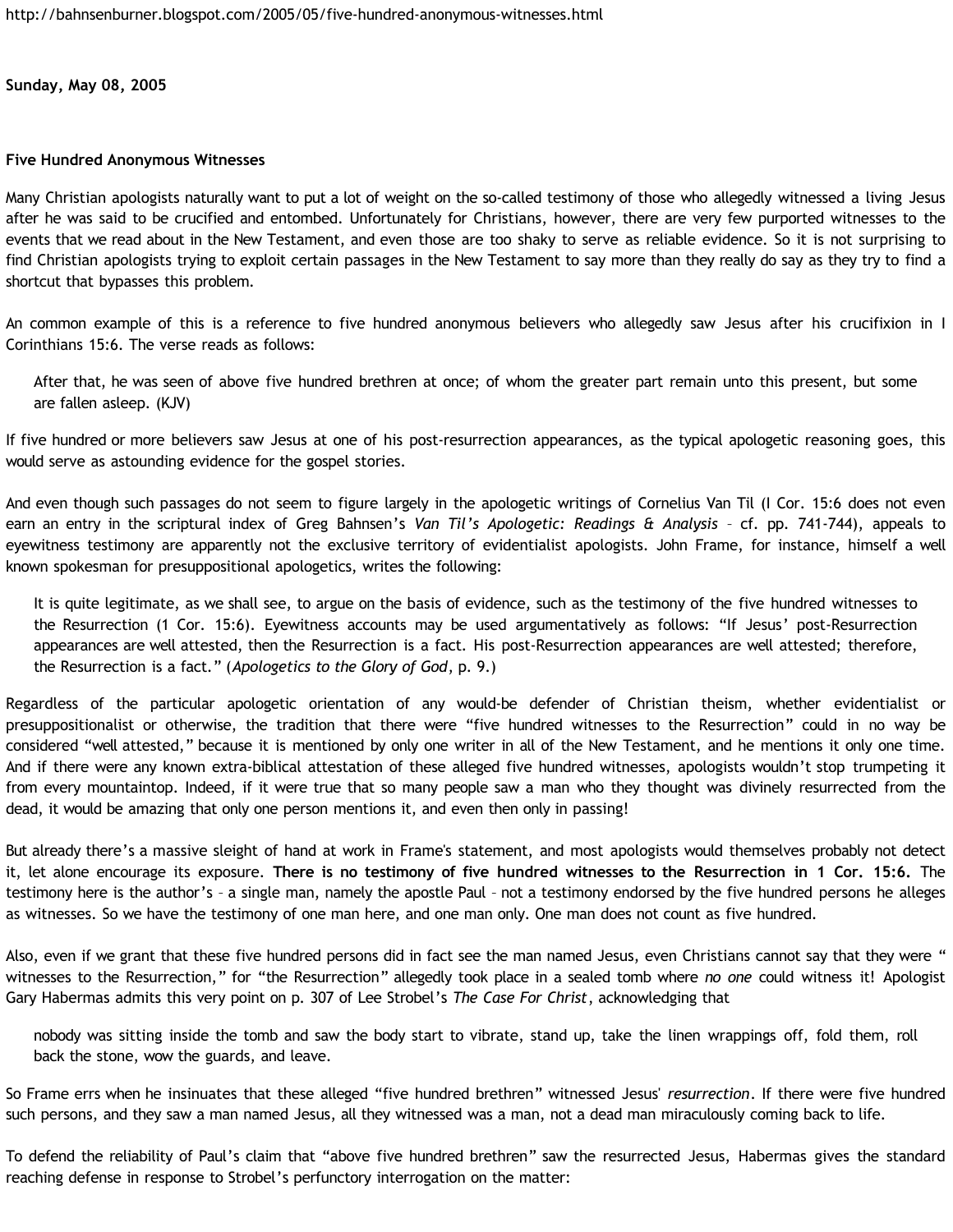Now stop and think about it: you would never include this phrase unless you were absolutely confident that these folks would confirm that they really did see Jesus alive. I mean, Paul was virtually inviting people to check it out for themselves! He wouldn' t have said this if he didn't know they'd back him up. (*The Case For Christ*, pp. 312-313.)

Now to say that this response is weak – especially coming from someone who holds a Ph.D and whose dissertation was on the resurrection – is an understatement. Yet this is the standard reply given to those who ask about the legitimacy of the "the five hundred brethren" cited in I Cor. 15. There are several reasons why this canned response fails. For one, we must remember that 1 Corinthians is a *letter* written by the apostle when he was ministering at Ephesus (I Cor. 16:8), and this letter was *delivered* to the church at Corinth *by someone else* (probably by Sosthenes, according to [Felix Just\)](http://myweb.lmu.edu/fjust/Bible/Paul&Corinth.htm), and perhaps read to the congregation once it was received. This means that members of the audience at the Corinthian church, supposing it was read to them, could not have asked Paul directly for details about these "five hundred brethren," unless they traveled to Ephesus and arranged a meeting with him. This would apply also for any members of the church who only read the document.

Also, Paul does not name *one single individual* of the five hundred he mentions, so how could anyone follow up on his claim that the resurrected Jesus was seen by so many people at one time? If Paul doesn't name any of these alleged witnesses, his readers wouldn't have any way to confirm his claim, unless they consulted with the busy missionary himself. We should also ask how Paul knew that so many people saw the resurrected Jesus at one time. How did he learn of this event? Was this a tradition passed down to him by other Christians? Was Paul himself there? If he was one of the five hundred, why doesn't he give more details, and why doesn't he mention it in any of his other letters? For that matter, *where* did it happen? Did it happen outside Jerusalem? Did it happen at Galilee? Again, the apostle gives his readers no details about this alleged event, so his readers wouldn't even know where to start if they wanted to go out and confirm his claim. And supposing five hundred people did see a man, how would they have known that it was the Jesus whom Paul preached that they were seeing? Paul gives no indication of how the individual seen by the "five hundred brethren" demonstrated himself to be the Jesus who died as a result of being crucified. So not only is it wrong to say that we have the testimony of five hundred persons, the apostle's own claim is inadmissible as testimony since it provides absolutely no confirmable details and has no chance of surviving cross-examination. It is even possible that the story was made up, either by Paul himself, or by someone who reported it to Paul. And if it were part of an oral tradition that was finally passed on to the apostle, it could easily have been exaggerated as it was retold.

Finally, it seems that Habermas takes for granted that no member of the Corinthian church did in fact try to investigate the claim about the five hundred brethren. If someone did try to investigate the claim about the anonymous five hundred brethren, and yet found no evidence to confirm the apostle's claim that they witnessed the resurrected Christ, should we expect Christians to have advertised this? Such negative results of an investigation into the matter could easily have been suppressed. And, for all that we know, it is entirely possible that someone who learned of Paul's claim about five hundred witnesses of the resurrected Christ, either by reading his letter, or by attending a sermon in which it was read, or by hearing it repeated from missionaries who cited Paul's letter, could have sought to inquire about the five hundred persons in question. Such a person would probably have begin his inquiry with the Corinthian church's leadership. But what details would they have been able to provide? At best, they could have referred him to Paul, a busy missionary traveling abroad and campaigning in the interest of spreading the new religion. But if the church leadership revered Paul as an apostle of Christ, they probably would not have been inclined to send a skeptical someone to nag him about a point he referenced in one of his letters, let alone encourage his questioning of what was fast becoming church doctrine. It's not a secret that congregants of a Christian church are prone to accepting what their leadership tells them uncritically. Indeed, the underlying message of even contemporary spokesmen like Habermas is quite difficult to miss: believe what the apostle claims in his letters on his say so – it is a suitable substitute for genuine evidence.

So if a Christian apologist attempts to validate the belief that Jesus was resurrected by parroting I Cor. 15:6, rest assured he's reaching and hoping that others will confuse a claim with the non-existent proof that is supposed to support it, just as he has done.

by Dawson Bethrick

*posted by Bahnsen Burner at [6:30 PM](http://bahnsenburner.blogspot.com/2005/05/five-hundred-anonymous-witnesses.html)*

## **2 Comments:**

## [Francois Tremblay](http://www.blogger.com/profile/7715861) said...

The Resurrection is the most addled belief of all addled beliefs in the pantheon of Christian absurdities. Even the Bible itself disproves the resurrection - some of the APOSTLES don't recognize "Jesus" ! How is that even possible, unless the Bible story itself admits that